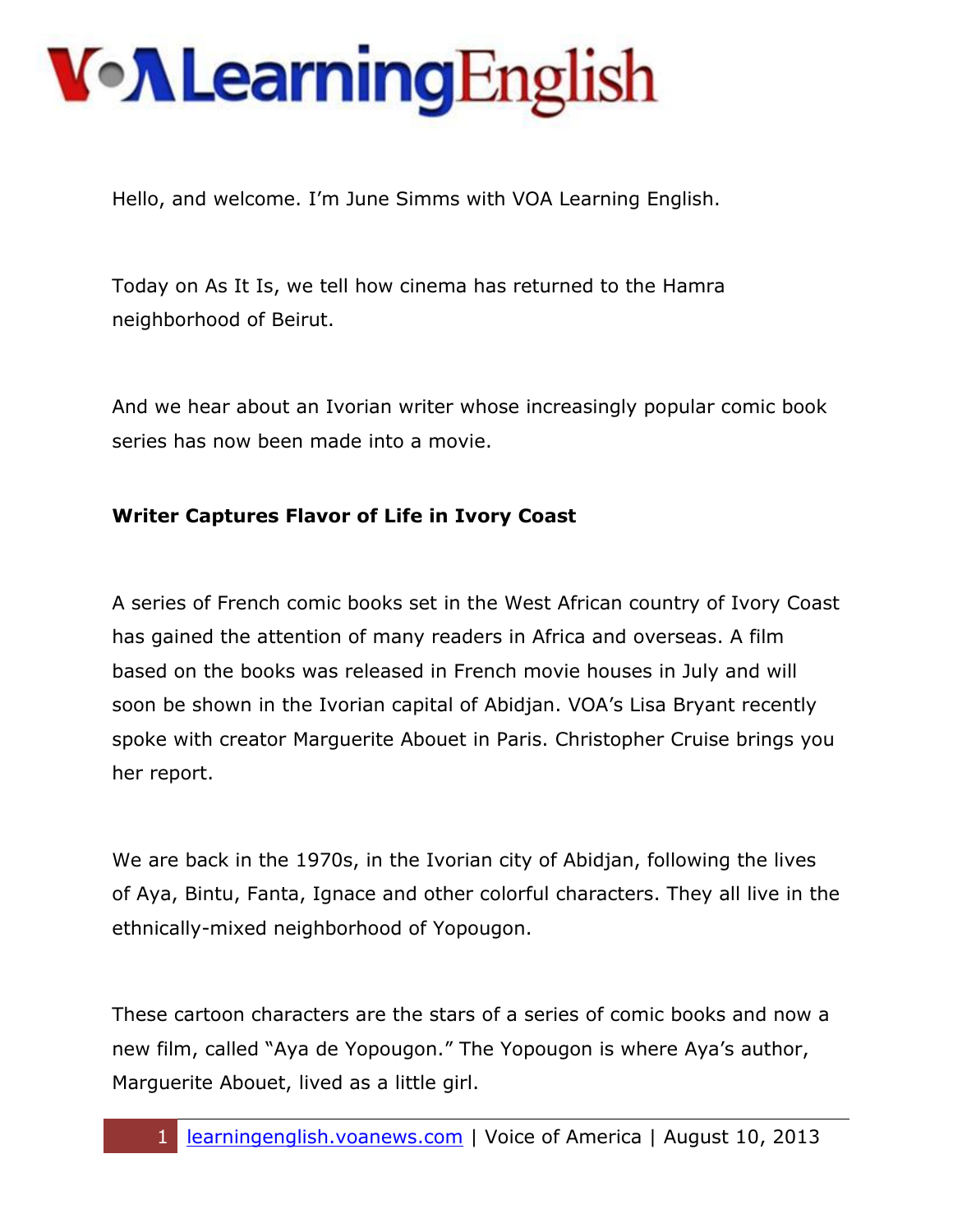## VollearningEnglish

"I deliberately chose Muslim and Christian names for my characters, because I had the chance of living in Yopougon, and in Ivory Coast. Abidjan was the crossroads of West Africa at the time. Everything passed through the country. And my neighbors could be a Muslim who had married a Baoulé [one of Ivory Coast's many ethnic groups], and so in a single household you could have very different names."

Marguerite Abouet worked with French illustrator Clement Oubrerie, to help bring the Aya books and movie to life. They tell the story of life in Yopougon: the loves, heartaches, hopes, dreams and the difficulties. The books touch on sensitive issues like homosexuality, betrayal and physical abuse.

The Aya series has become a best-seller both in Ivory Coast and in France. In some ways, the real story is Ms. Abouet herself: the little girl from Yopougon who made it big in Paris.

During holidays in Ivory Coast, Ms. Abouet would return to the family's village.

"During vacations we would go to the village where our grandparents lived, with all of our cousins. We had no electricity or running water. Our grandfather was our television. Every evening he'd gather us all around a big fire and tell us stories."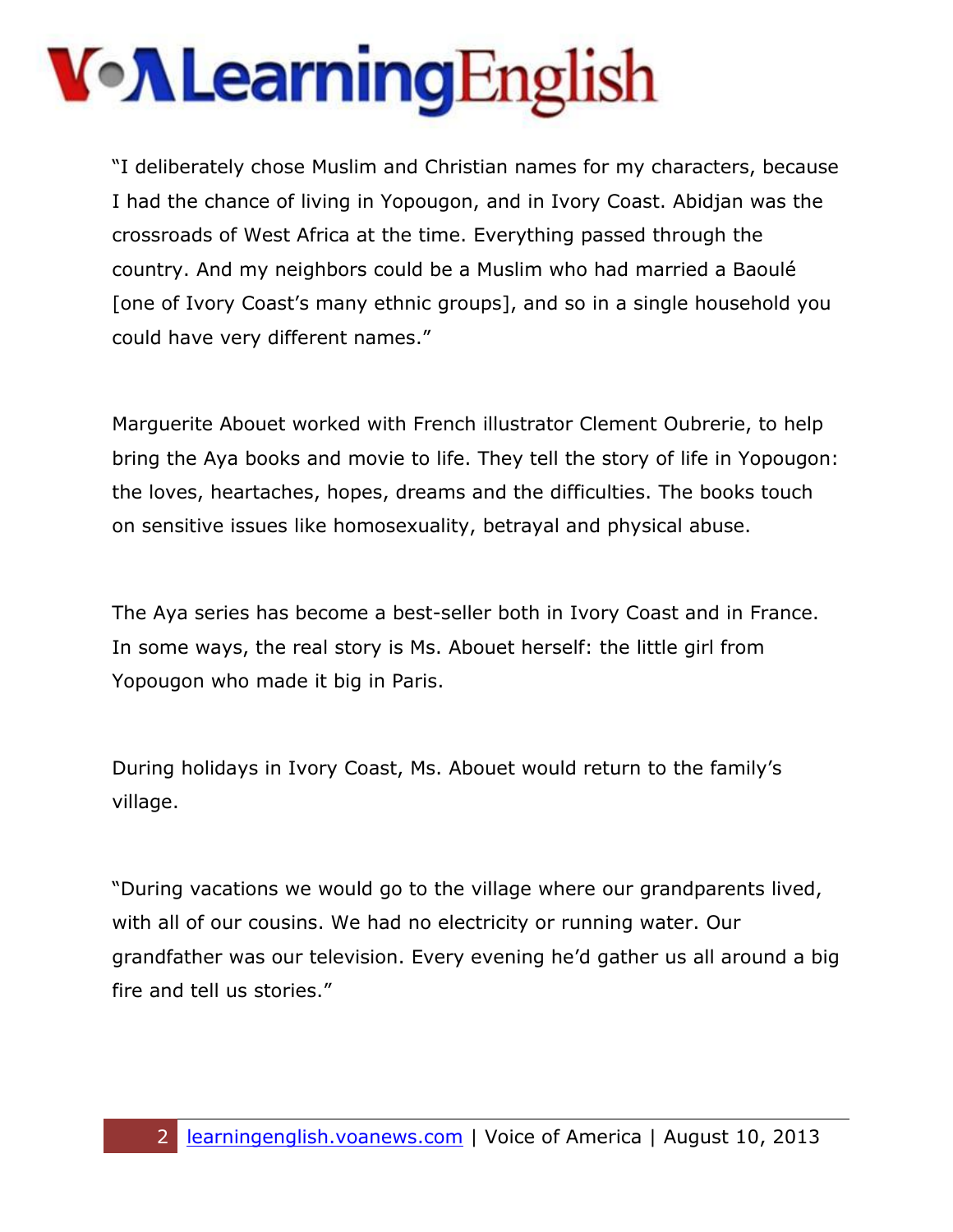Ms. Abouet took those stories with her when she moved to France. They became material for her writing.

Thierry Laroche is an editor for the French publishing house Gallimard Jeunesse. He says there is reason the Aya series has been so popular.

"It was completely original, completely exotic. We were able to discover the insider's Africa. And it wasn't talking about negative things, war or sickness. It doesn't mean hiding these problems, but talking about Africans and how they live."

The Aya comic books have gained fans in both Africa and France. Thirtyfour-year-old Edia Aikessi, who bought a ticket to see the Aya movie in Paris, grew up in Abidjan. She says the books bring back her memories of the city, the expressions, the dishes people eat and all the smells. She says it is really like being in Abidjan."

Years of conflict have severely hurt Ivory Coast and the Yopougon of Marguerite Abouet's childhood. But the writer praises the strength of Ivorians who lived through those dark times, especially the mothers. The Aya movie was made in honor of them. I'm Christopher Cruise.

And I'm June Simms. You are listening to As It Is from VOA Learning English.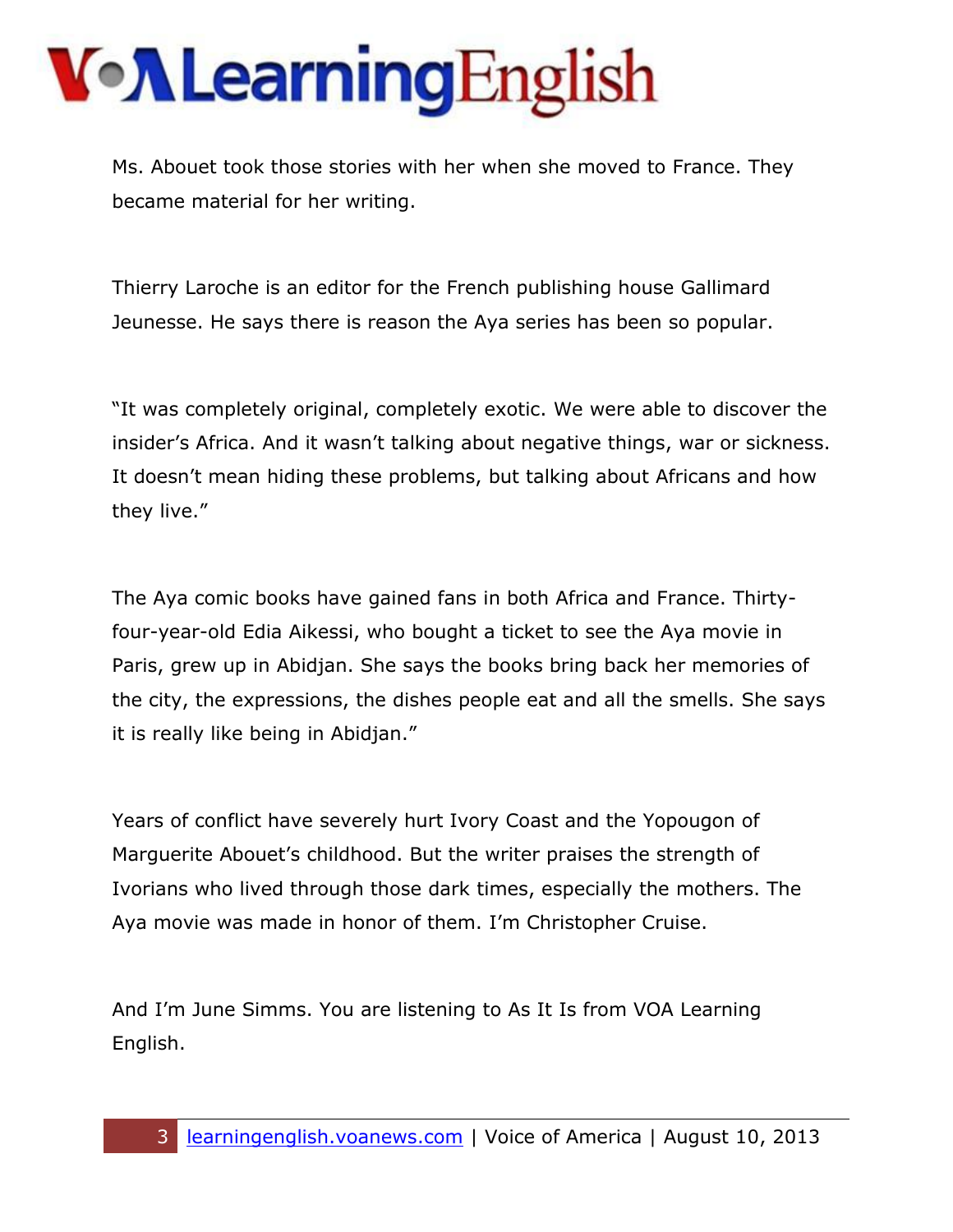#### **Lebanon's Arts District Brings Back the Silver Screen**

The Hamra neighborhood of Beirut was once the intellectual capital of the Lebanon. In the 1950s and 1960s, Arab writers and artists from across the Middle East traveled to the area. There they could watch the latest American movies in more than 20 neighborhood theaters. But, the 15-year Lebanese civil war, that began in 1975, led many writers and artists to flee the area. And many of the movie houses closed down. By the end of the war in 1990, even the small theaters had closed.

But, now theater life has returned to Hamra with the opening of the first neighborhood movie theater in the district in about 10 years. The Prime on Bliss Street is just across the street from the American University of Beirut. The theater has large, modern screens and the latest, high-quality sound equipment.

The theater's manager, Jean Elhelou, says moviegoers like the surroundsound and big screens that capture the special effects of the major action films.

"Customers are now are different from the customers from the past, because in the past there were no technologies. The people in the past were coming to watch a movie, to watch and listen to the story. There were no technologies in the movies. But right now we have a lot of technologies."